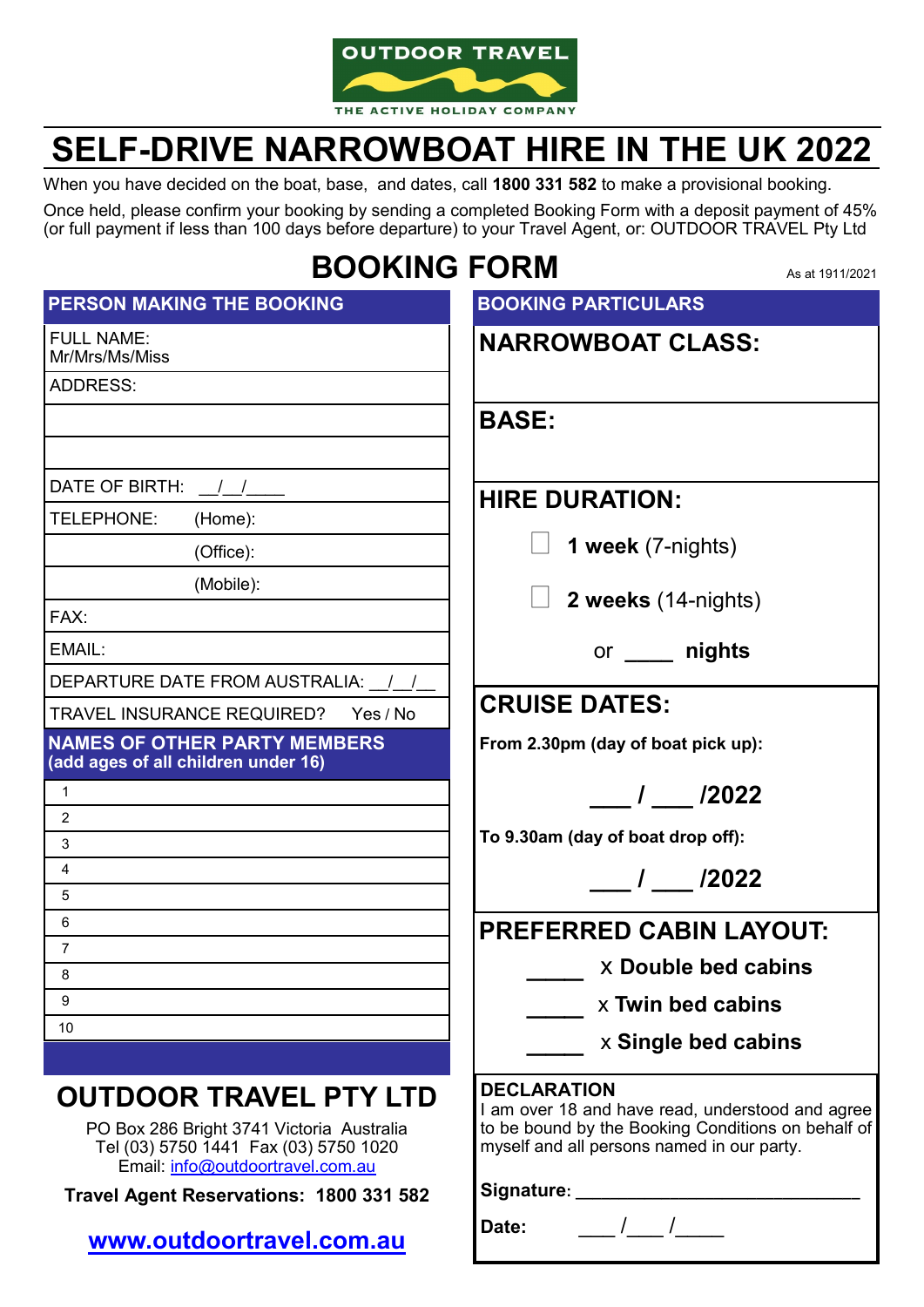### **OUTDOOR TRAVEL PTY LTD / UK NARROWBOAT HIRE BOOKING CONDITIONS 2022**

Please read this carefully. It sets out your agreement with OUTDOOR TRAVEL PTY LTD, trading as Outdoor Travel, and with their operators, service providers and agents. It contains important terms designed to protect your interests and by signing the booking form it binds you and all the members of your party to these conditions.

Outdoor Travel, its owners, officers & employees give notice that they act only as agent for the Operator or Service Provider. You should also read the Operator Booking Conditions and any other travel information in the brochure, flyer, website or in any detailed itinerary or trip dossier.

**1 Outdoor Travel's Responsibilities:** OUTDOOR TRAVEL, including the owners, officers and employees give notice that they act only as agents for the operators who arrange the services.

Outdoor Travel does not itself provide carriage services, accommodation, transport or tours. Outdoor Travel acts as an agent for boat hire, accommodation providers, air, coach, shipping, rail and other transport providers, operators and other service and product providers (referred to as "service providers or operators"). All products and services provided by service providers are provided on those service providers' own terms and conditions, which may include limitations and exclusions of liability.

All bookings with Outdoor Travel and all tickets, vouchers, receipts, coupons, exchange orders and other like documents issued to the client, are subject to each service providers terms and conditions governing the provision of products and services to be provided by that service provider. Outdoor Travel shall not be liable for any acts, omissions or defaults whether negligent or otherwise, of any service provider or operator.

Outdoor Travel shall not be liable (whether in contract, tort or otherwise) for any injury, illness, death, loss, damage, expense, delay or inconvenience resulting directly or indirectly from circumstances outside of Outdoor Travel's control, including acts of nature, war, civil disturbances, strikes, floods, acts of government or authorities, breakdowns, accidents, disease, quarantine, terrorism, medical or customs regulations, and alterations, cancellations or delays concerning itineraries, timetables or accommodation.

**2 Your responsibilities:** Active holidays can be hazardous if you behave foolishly so don't take risks. In the interests of safety, we ask you to undertake to follow the instruction or advice of the operator, guide or representative; comply with any local codes of conduct or laws; and act sensibly and prudently at all times. By signing this booking form you agree to indemnify Outdoor Travel its owners, officers and employees for all losses and / or damage arising from any act or default on your part or the part of a member of your party. In participating in the activity, the customer and members of your party agrees to be bound by the following conditions:

\* You confirm and warrant you are physically fit and suffer no medical conditions, which may affect your ability to participate in the boat hire activity;

\* You consent to receive medical treatment in the case of injury, accident or illness during the activity and to indemnify Outdoor Travel and the Operator against any claims, costs or expenses in respect of any treatment;

\* You agree that any film, photograph, sound, video or other recordings taken during the activity may be used at the complete discretion of Outdoor Travel or the operator without any prior approval;

\* You agree to be responsible for ensuring that you are dressed appropriately for the activity you are to undertake;

\* You agree to listen to the boat hire staff or responsible person, follow their instructions and make sure any children in your care do the same. If in their view, your behaviour is such that they require you to leave the boat or marina for the safety or enjoyment of the other passengers and/or staff, you agree to do so immediately and there will be no refund;

\* You accept the responsibility to ensure your personal travel documents (ie full passport, visas, air tickets etc) are in order. Please check these with your travel agent or with Outdoor Travel well before departure.

**3 Health and Fitness Requirements:** Please choose a holiday within your capabilities - ask our staff if you are unsure of what is required. The fitter and better prepared you are the more enjoyable it will be. However, most of our holidays require only reasonable fitness and good health.

If you are unsure about your fitness or how any pre-existing medical condition may effect an active holiday please consult your doctor before making a reservation.

**4 Assumption of Risk:** When booking this holiday you acknowledge with the completion of the booking form by yourself or your representative that the activities you propose to undertake in addition to usual and risks inherent may have potential additional hazards including physical exertion, remoteness from medical facilities, weather extremes and limited evacuation facilities. These risks may include personal injury, disease or death, delays of whatever sort including transportation, loss or damage to property, equipment failure or the activity itself.

You acknowledge that the enjoyment of these activities is derived in part from the inherent risks involved or in part from travel beyond the safety risks of life at work or at home.

You acknowledge that these inherent risks are the reason for your participation and you assume all the risks associated with the boat hire or holiday.

You acknowledge that alterations to the boat hire or scheduled itinerary may be made by the operator as necessary.

**5 Passport, Visa & Vaccinations:** It is mandatory that you familiarise yourself with any visa and health requirements that may be applicable in the countries you are visiting.

You are responsible for all entry/exit health and any other documents required by laws, regulations, orders, demands or requirements of countries visited or transited. Please note that passport and visa requirements are not the responsibility of Outdoor Travel or that of your travel agent.

We recommend that you be in possession of a passport valid for at least 6-months beyond your intended stay overseas.

**6 Consular Advice:** Official travel advice issued by the Australian Department of Foreign Affairs and Trade is available in Australia by calling 1300 555 135 or visiting their web site [http://www.dfat.gov.au](http://www.dfat.gov.au/)[.](http://www.dfat.gov.au.) 

We recommend that you review this information both prior to making your booking and prior to departure. Once outside Australia you should contact the Australian consular office or embassy or their representative in each country for advice or information.